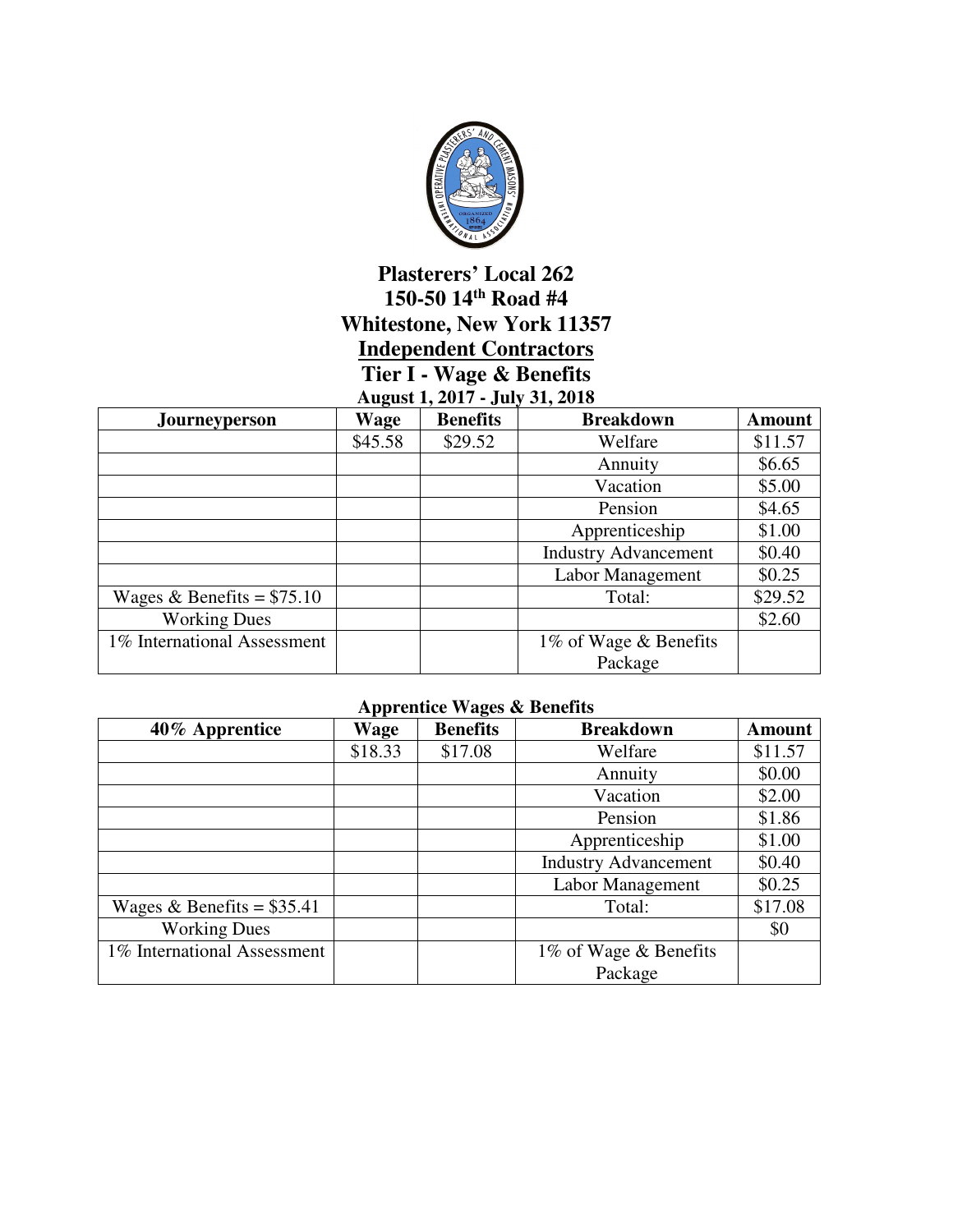| 45% Apprentice              | Wage    | <b>Benefits</b> | <b>Breakdown</b>            | <b>Amount</b> |
|-----------------------------|---------|-----------------|-----------------------------|---------------|
|                             | \$20.62 | \$17.56         | Welfare                     | \$11.57       |
|                             |         |                 | Annuity                     | \$0.00        |
|                             |         |                 | Vacation                    | \$2.25        |
|                             |         |                 | Pension                     | \$2.09        |
|                             |         |                 | Apprenticeship              | \$1.00        |
|                             |         |                 | <b>Industry Advancement</b> | \$0.40        |
|                             |         |                 | Labor Management            | \$0.25        |
| Wages & Benefits = $$38.18$ |         |                 | Total:                      | \$17.56       |
| <b>Working Dues</b>         |         |                 |                             | \$1.19        |
| 1% International Assessment |         |                 | 1% of Wage & Benefits       |               |
|                             |         |                 | Package                     |               |

| 55% Apprentice              | Wage    | <b>Benefits</b> | <b>Breakdown</b>            | <b>Amount</b> |
|-----------------------------|---------|-----------------|-----------------------------|---------------|
|                             | \$25.21 | \$19.53         | Welfare                     | \$11.57       |
|                             |         |                 | Annuity                     | \$1.00        |
|                             |         |                 | Vacation                    | \$2.75        |
|                             |         |                 | Pension                     | \$2.56        |
|                             |         |                 | Apprenticeship              | \$1.00        |
|                             |         |                 | <b>Industry Advancement</b> | \$0.40        |
|                             |         |                 | Labor Management            | \$0.25        |
| Wages & Benefits = $$44.74$ |         |                 | Total:                      | \$19.53       |
| <b>Working Dues</b>         |         |                 |                             | \$1.44        |
| 1% International Assessment |         |                 | 1% Wage & Benefits          |               |
|                             |         |                 | Package                     |               |

| 60% Apprentice              | Wage    | <b>Benefits</b> | <b>Breakdown</b>            | <b>Amount</b> |
|-----------------------------|---------|-----------------|-----------------------------|---------------|
|                             | \$27.50 | \$20.61         | Welfare                     | \$11.57       |
|                             |         |                 | Annuity                     | \$1.60        |
|                             |         |                 | Vacation                    | \$3.00        |
|                             |         |                 | Pension                     | \$2.79        |
|                             |         |                 | Apprenticeship              | \$1.00        |
|                             |         |                 | <b>Industry Advancement</b> | \$0.40        |
|                             |         |                 | Labor Management            | \$0.25        |
| Wages & Benefits = $$48.11$ |         |                 | Total:                      | \$20.61       |
| <b>Working Dues</b>         |         |                 |                             | \$1.57        |
| 1% International Assessment |         |                 | 1% Wage & Benefits          |               |
|                             |         |                 | Package                     |               |